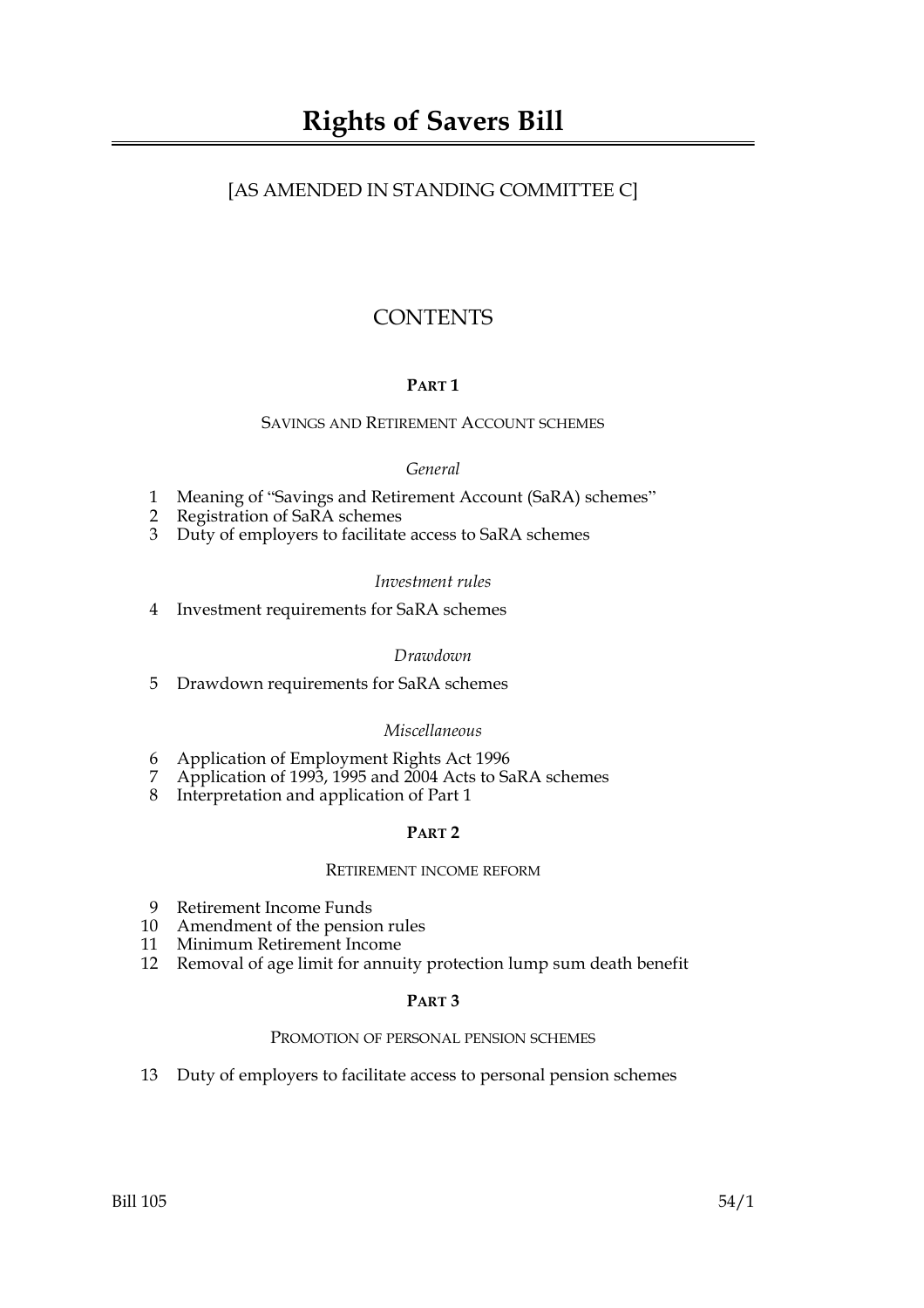#### **PART 4**

#### MISCELLANEOUS AND FINAL PROVISIONS

- 14 Consequential amendments and repeals
- 15 Regulations and orders
- 16 Financial provisions
- 17 Short title, commencement and extent

Schedule 1 — Consequential amendments Schedule 2 — Repeals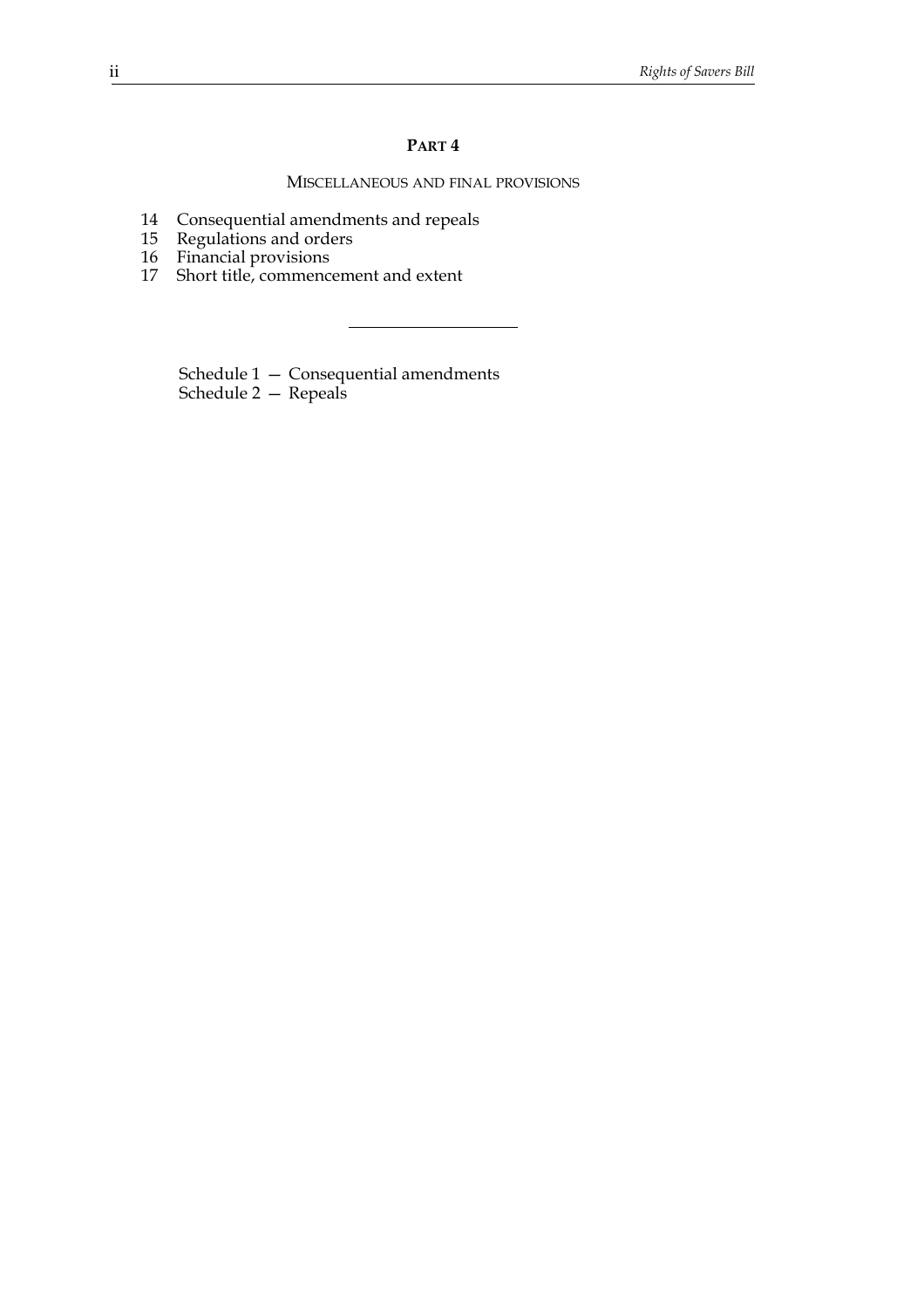# A **BILL**

# [AS AMENDED IN STANDING COMMITTEE C]

TO

Make provision about the rights and choices of savers in relation to pensions and pension schemes, annuities and savings; and for connected purposes.

E IT ENACTED by the Queen's most Excellent Majesty, by and with the advice and consent of the Lords Spiritual and Temporal, and Commons, in this present **B** E IT ENACTED by the Queen's most Excellent Majesty, by and with consent of the Lords Spiritual and Temporal, and Commons, Parliament assembled, and by the authority of the same, as follows:  $-$ 

#### **PART 1**

#### SAVINGS AND RETIREMENT ACCOUNT SCHEMES

*General*

#### **1 Meaning of "Savings and Retirement Account (SaRA) schemes"**

- (1) A pension scheme is a Savings and Retirement Account (SaRA) scheme for the purposes of this Part if it is registered as such a scheme under section 2 and each of the following is fulfilled, namely  $-$ *5*
	- (a) the conditions set out in subsections (2) to (11), and
	- (b) such other conditions as may be prescribed.
- (2) The first condition is that the scheme is established under a trust or in such other way as may be prescribed. *10*
- (3) The second condition is that the provisions made by the instruments establishing the scheme comply with such requirements as may be prescribed.
- (4) The third condition is that the scheme complies with the investment requirements set out in section 4.
- (5) The fourth condition is that the scheme complies with the drawdown requirements set out in section 5.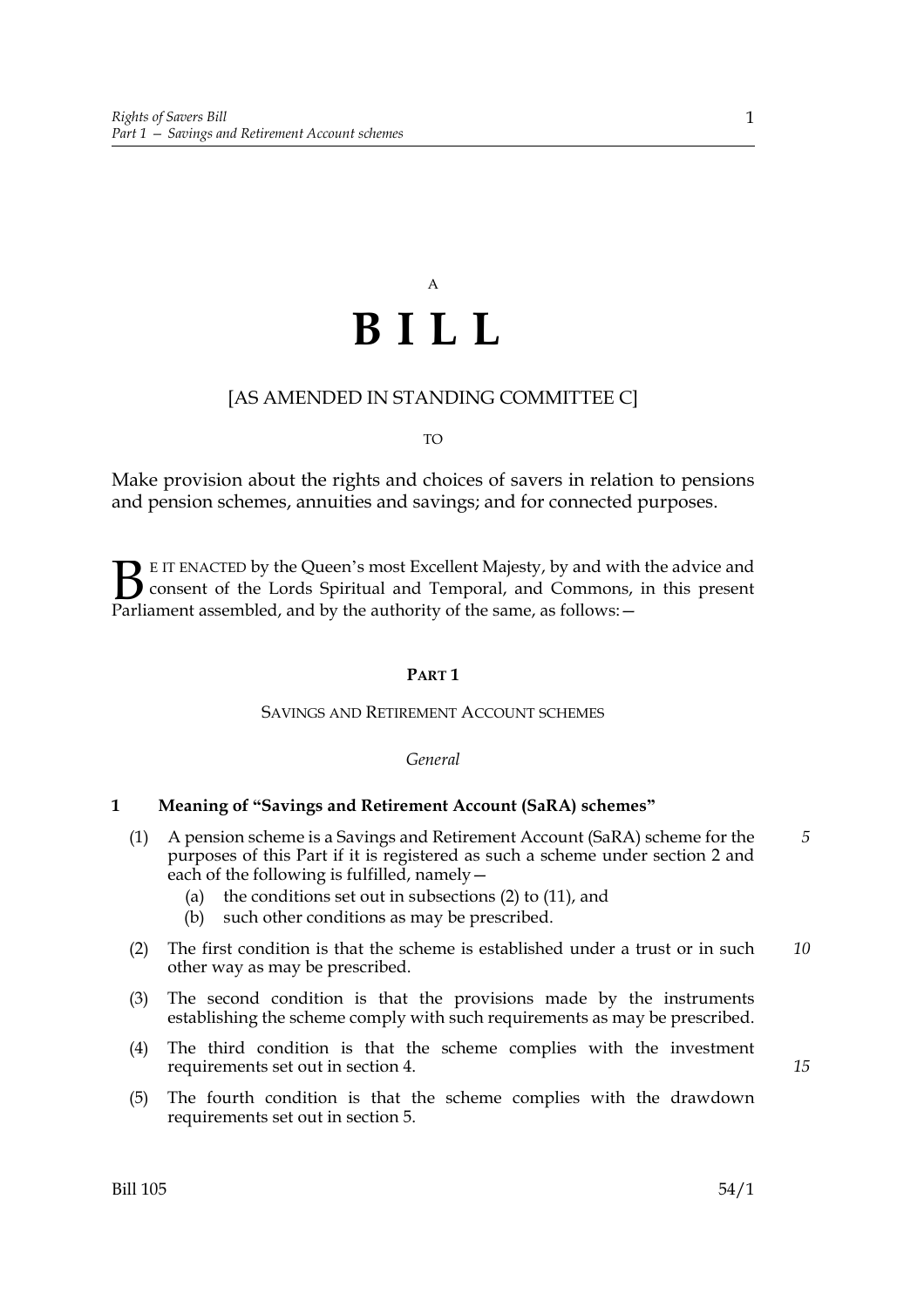- (6) The fifth condition is that the scheme complies with such requirements as may be prescribed as regards the extent to which, and the circumstances in which— (a) any payment made to the scheme by, or on behalf or in respect of, a member of the scheme,
	- (b) any income or capital gain arising from the investment of such a payment, or
	- (c) the value of rights under the scheme,

may be used to defray the administrative expenses of the scheme, to pay commission or in any other way which does not result in the provision of benefits for or in respect of members.

- (7) The sixth condition is that the scheme complies with such of the requirements of regulations under section 113 of the 1993 Act (disclosure of information about schemes to members etc.) and of regulations under section 237 of the 2004 Act (combined pension forecasts) as are applicable to it.
- (8) The seventh condition is that, subject to such minimum contribution levels and other restrictions as may be prescribed, members of the scheme may make such contributions to the scheme as they think appropriate. *15*
- (9) The eighth condition is that, except in so far as is necessary to ensure that the scheme has tax-exemption or tax-approval (within the meaning of the 1993 Act), the scheme accepts transfer payments in respect of members' rights under— *20*
	- (a) other pension schemes,
	- (b) contracts and schemes approved under Chapter 3 of Part 14 of the Income and Corporation Taxes Act 1988 (c. 1) (retirement annuity contracts);
	- (c) annuities and insurance policies purchased or transferred for the purpose of giving effect to rights under pension schemes; and
	- (d) annuities purchased or entered into for the purpose of discharging liability in respect of pension credits under section 29(1)(b) of the 1999 Act or under corresponding Northern Ireland legislation.
- (10) The ninth condition is that the scheme has such exemption or approval as is mentioned in subsection (9).
- (11) The tenth condition is that—
	- (a) if the scheme is an occupational pension scheme, it is specified in a contracting-out certificate in relation to all categories of employment to which the scheme relates, and
	- (b) if the scheme is a personal pension scheme, it is an appropriate scheme within the meaning of section 7(4) of the 1993 Act.

#### **2 Registration of SaRA schemes**

- (1) The Authority shall keep a register of SaRA schemes.
- (2) Subject to subsection (3), the Authority shall register a pension scheme under this section if the trustees of the scheme, or any person or persons prescribed in relation to the scheme—
	- (a) make an application for the purpose and pay such fee as the Authority may determine; and
	- (b) declare that each of the following is fulfilled in relation to the scheme, namely—

*10*

*5*

*25*

*30*

*35*

*40*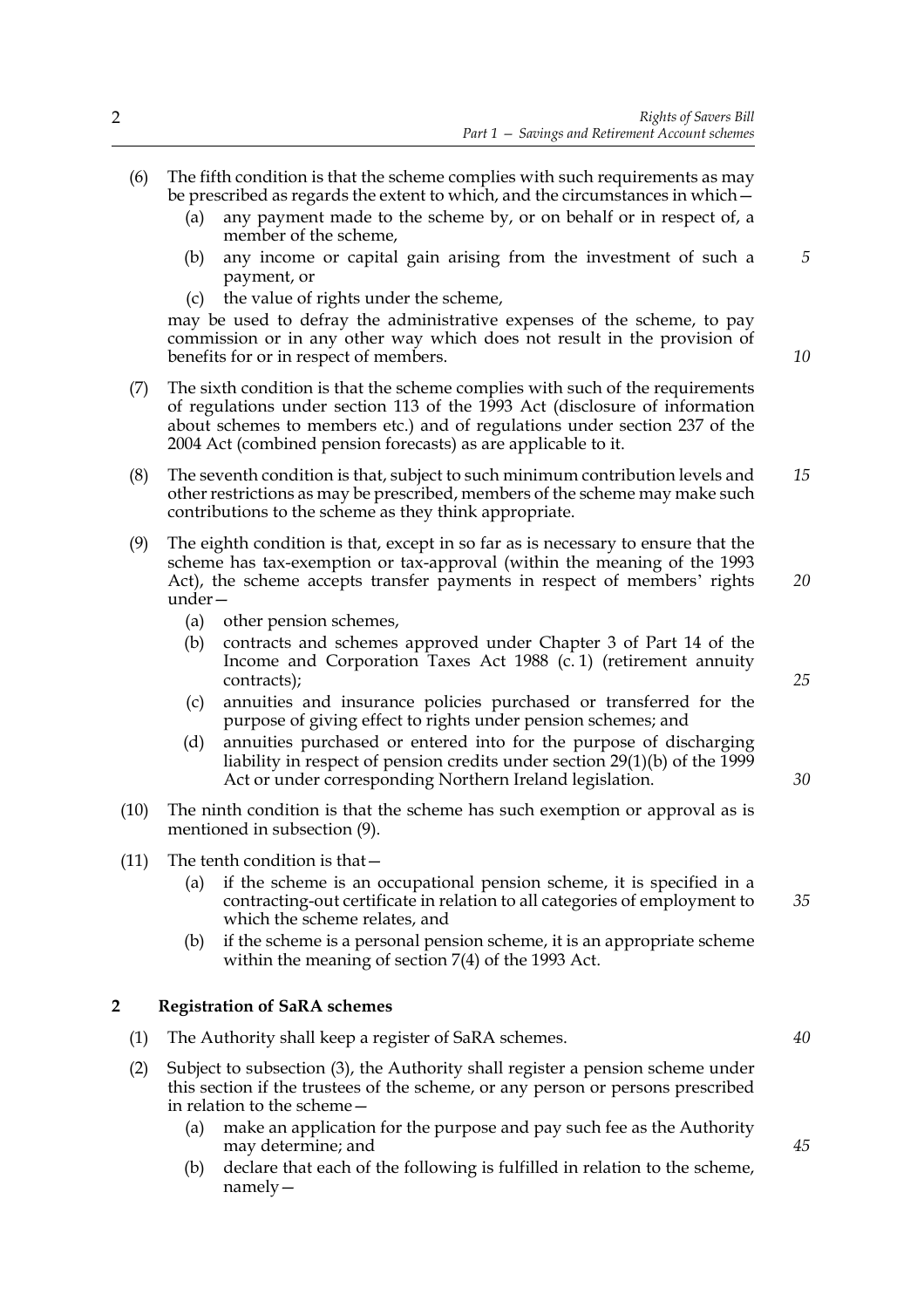- (i) the conditions set out in subsections  $(2)$  to  $(11)$  of section 1; and (ii) such other conditions as may be prescribed under subsection (1)
- of that section.
- (3) Where the Authority are satisfied on reasonable grounds that any of those conditions is not fulfilled in relation to a pension scheme, the Authority may by direction—
	- (a) refuse to register the scheme; or
	- (b) where the scheme is registered under this section, remove it from the register.
- (4) Section 10 of the 1995 Act (civil penalties) applies to any trustee of a pension scheme which is or has been registered under this section, and to any person prescribed in relation to such a scheme, if— *10*
	- (a) he fails to take all such steps as are reasonable to secure that each of those conditions is fulfilled in relation to the scheme or (as the case may be) while the scheme was so registered he failed to take all such steps as were reasonable to secure that each of those conditions was so fulfilled; or *15*
	- (b) where the scheme was registered on his application, any of those conditions was not fulfilled in relation to the scheme at the time of the application.
- (5) The Secretary of State may by regulations make provision—
	- (a) for the register, or extracts from the register, or for copies of the register or of extracts from the register, to be open to inspection by, and
	- (b) for copies of the register, or of extracts from it, to be supplied to,

such persons, in such manner, at such times, on payment of such fees, and subject to such other terms and conditions, as may be prescribed. *25*

# **3 Duty of employers to facilitate access to SaRA schemes**

- (1) Except in so far as regulations otherwise provide, it shall be the duty of an employer of relevant employees to comply with the requirements set out below.
- (2) The first requirement is that the employer shall ensure that at all times there is at least one scheme designated by him for the purposes of this subsection which is registered under section 2 and offers membership to all his relevant employees (whether or not any other scheme registered under that section which does not offer membership to all those employees is for the time being designated by him for those purposes).
- (3) Before designating a scheme for the purposes of subsection (2) the employer shall consult with his relevant employees and any organisations representing them.
- (4) The second requirement is that the employer shall supply his relevant employees with— *40*
	- (a) the name and address of the designated scheme or, as the case may be, of each of the designated schemes; and
	- (b) such other information as may be prescribed.
- (5) The third requirement is that the employer shall allow representatives of the designated scheme or schemes reasonable access to his relevant employees for the purpose of supplying them with information about the scheme or schemes. *45*

*5*

*20*

*30*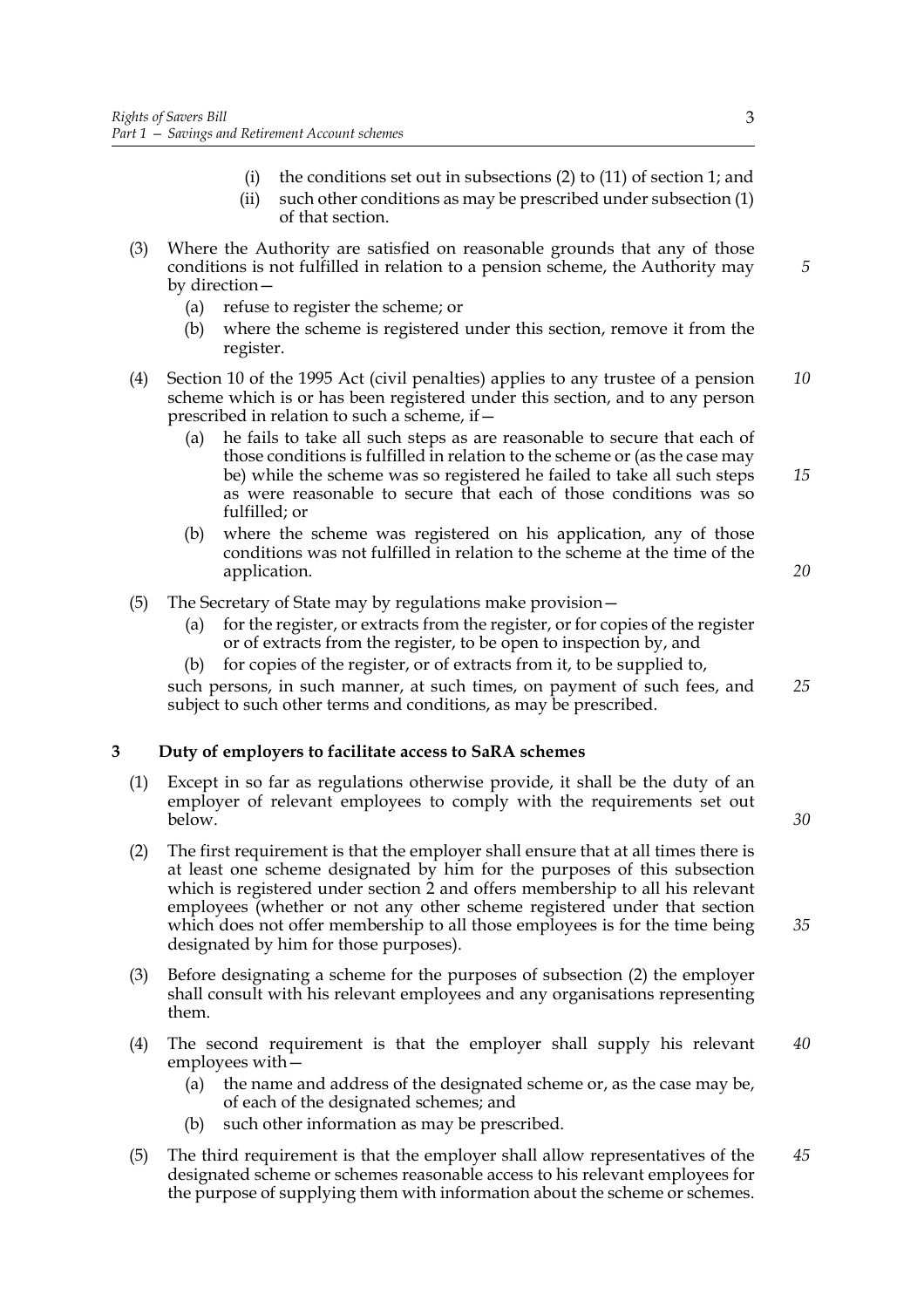- (6) The fourth requirement is that, subject to such exceptions and qualifications as may be prescribed, the employer shall, if he is requested to do so by a relevant employee of his who is a member of a qualifying scheme— (a) deduct the employee's contributions to the scheme from his remuneration; and (b) pay them to the trustees or managers of the scheme or, if regulations so provide, to a prescribed person. (7) The fifth requirement is that the employer shall, if any scheme designated by him for the purposes of subsection (2) ceases to be registered under section 2, withdraw his designation of the scheme (but this requirement is not to be taken as implying that he cannot withdraw his designation of a scheme in other circumstances). (8) Section 10 of the 1995 Act (civil penalties) applies to an employer who fails to comply with any of the requirements set out above. (9) An employer is not, whether before designating a scheme for the purposes of subsection (2) or at any time while a scheme is designated by him for those purposes, under any duty— (a) to make any enquiries, or act on any information, about the scheme for any purpose not connected with— (i) ascertaining whether the scheme is for the time being registered under section 2, (ii) ascertaining the persons to whom it offers membership, or (iii) enabling him to comply with subsection (4), or (b) in particular, to investigate or monitor, or make any judgment as to, the past, present or future performance of the scheme. (10) In this section— "employer" means any employer, whether or not resident or incorporated in any part of the United Kingdom, employing at least five employees; "qualifying scheme", in relation to an employer, means— (a) the designated scheme or one of the designated schemes; (b) if regulations so provide, any other SaRA scheme; or (c) if regulations so provide, any other personal pension as defined in subsection (1) of section 1 of the 1993 Act (categories of pension scheme); "relevant employees", in relation to an employer, means all employees of his employed in Great Britain and also, in the case of an employer resident or incorporated in any part of Great Britain, all employees of his employed outside the United Kingdom, but with the exception, in the case of any employer, of any employees of his— (a) whose employment qualifies them for membership of an occupational pension scheme of the employer; (b) whose earnings fall below the lower earnings limit as defined in section 181 of the 1993 Act; or *5 10 15 20 25 30 35 40*
	- (c) who are of such other description as may be prescribed.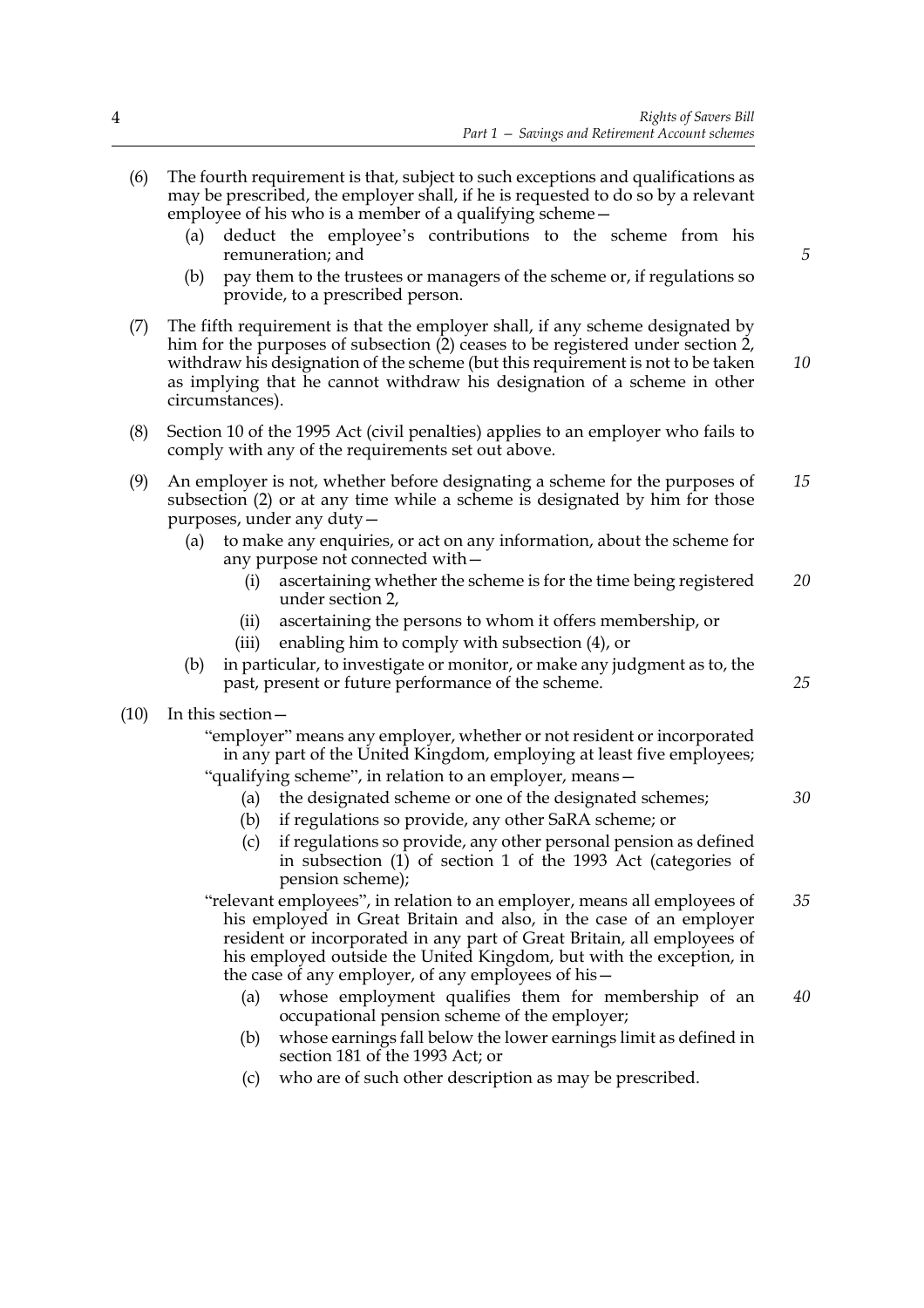#### *Investment rules*

#### **4 Investment requirements for SaRA schemes**

- (1) A SaRA scheme is a scheme of investment, to which an individual may subscribe, and in respect of which the following requirements must be met—
	- (a) the requirements set out in subsections (2) to (4), and
	- (b) such other requirements as may be prescribed.
- (2) The first requirement is that the account is made up of investments of the kinds specified by the Treasury by regulations.
- (3) The second requirement is that each account is an account to which only one individual subscribes.
- (4) The third requirement is that each account must at all times be managed by an account manager and under terms agreed in a recorded form between the account manager and the account investor.
- (5) The terms agreed to which subsection (4) refers shall include the following conditions—
	- (a) that the account investments shall be in the beneficial ownership of the account investor;
	- (b) that the title to all account investments shall be vested in the account manager or his nominee or jointly in one of them and the account investor;
	- (c) that, where a share certificate or other document evidencing title to an account investment is issued, it shall be held by the account manager or as he may direct; and
	- (d) that the account manager shall satisfy himself that any person to whom he delegates any of his functions or responsibilities under the terms agreed with the account investor is competent to carry out those functions or responsibilities. *25*
- (6) In this section—
	- "account investment" is an investment under an account which is a qualifying investment for a stocks and shares component or a cash component, as the case may be;
	- "account manager" means a person who is approved for the purposes of this section by the Authority.

#### *Drawdown*

#### **5 Drawdown requirements for SaRA schemes**

- (1) In respect of any SaRA scheme the following drawdown requirements must be met—
	- (a) the requirements set out in subsections (2) to (6), and
	- (b) such other requirements as may be prescribed.
- (2) The first requirement is that the total sum to be taken out of the account amounts to no more than 60 per cent of the value of the account at the time of drawdown. *40*

*20*

*15*

*5*

*10*

*35*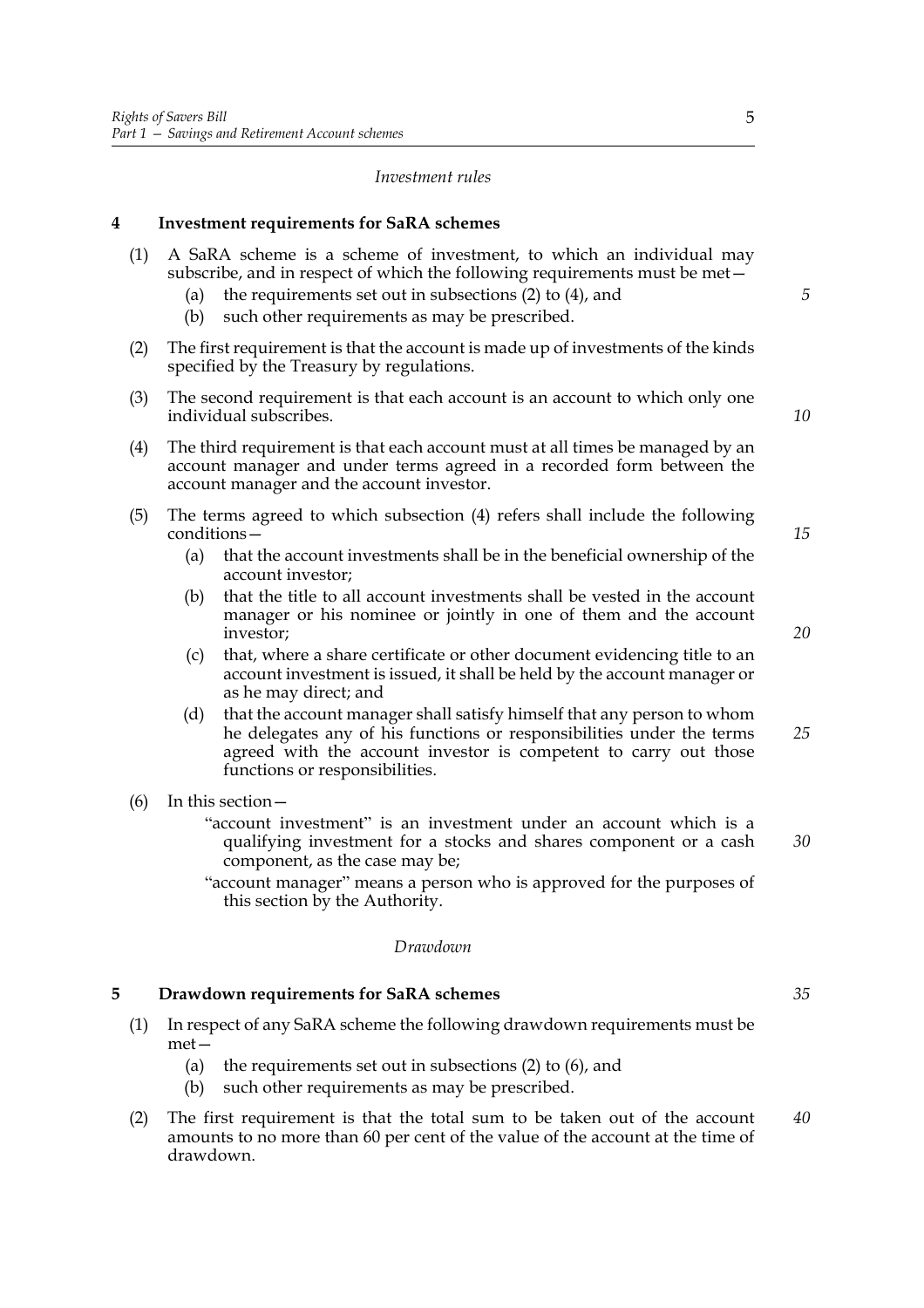- (3) The second requirement is that the total sum to be taken out of the account does not exceed £40,000.
- (4) The third requirement is that the value of the amount that is drawn down is required to be paid into the account by the account investor within such period as the Treasury may by regulations specify; but the period so specified may not be required to begin within four years of the date of the drawdown.
- (5) The fourth requirement is that any amount which has been drawn down and not paid into the account by the account investor within the period specified by regulations made under subsection (4) shall not be exempt from taxation.
- (6) The fifth requirement is that drawdown takes place for one of the following purposes— *10*
	- (a) the purpose of providing financial assistance to the account investor in making his first house purchase for his occupation as his principal residence,
	- (b) the purpose of providing financial assistance to a child or grandchild in making the child's first house purchase for his occupation as his principal residence, *15*
	- (c) the purpose of providing financial assistance to the account investor when he is undertaking—
		- (i) an apprenticeship of a prescribed description, or
		- (ii) a course of accredited higher or further education at a publiclyfunded institution or such class of institution as may be prescribed,
	- (d) such other purpose as may be prescribed.
- (7) The Secretary of State shall by regulations amend the amount specified in subsection (3) for the purpose of ensuring that the amount rises annually in line with the retail prices index. *25*
- (8) In this section—
	- "child" means—
		- (a) a son or daughter of the account investor, or *30*
		- (b) a person in respect of whom the account investor had parental responsibility when that person reached the age of 16;

"financial assistance" has the prescribed meaning;

"first house purchase for his occupation as his principal residence" has the prescribed meaning;

"grandchild" means—

- (a) a grandson or granddaughter of the account investor, or
- (b) a person in respect of whom the account investor's child had parental responsibility when that person reached the age of 16;

"parental responsibility"—

- (a) in relation to England and Wales, has the meaning given by section 3 of the Children Act 1989 (c. 41), and
- (b) in relation to Scotland, shall be construed as a reference to "parental responsibilities" within the meaning given by section 1(3) of the Children (Scotland) Act 1995 (c. 36);

"publicly-funded institution" means—

(a) any university or other institution receiving grants, loans or other payments under section 65 of the Further and Higher Education Act 1992 (c. 13), or under section 5 of the Education

*45*

*40*

*35*

*5*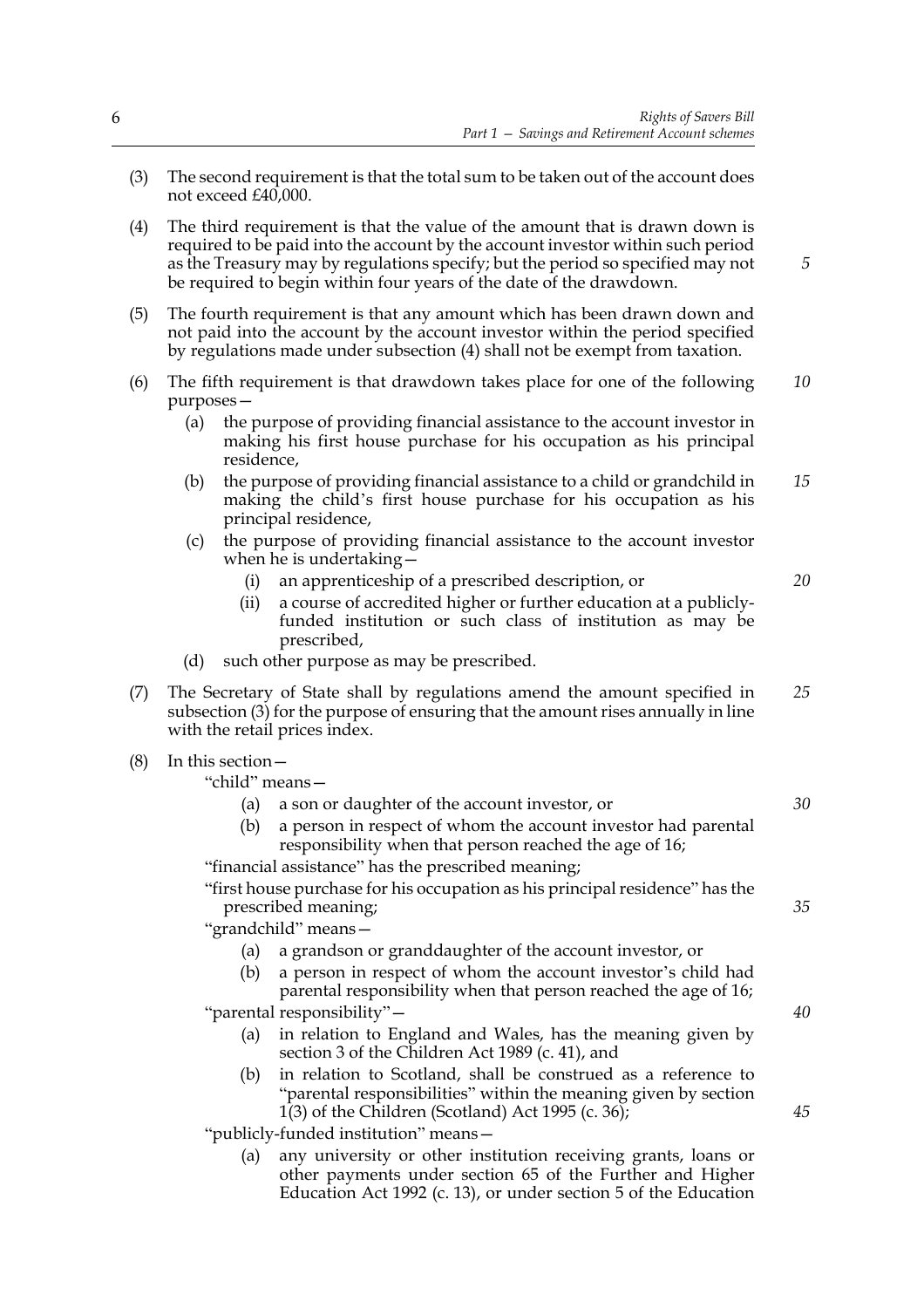Act 1994 (c. 30), any institution maintained by a local education authority in the exercise of their further and higher education functions, any institution receiving a recurrent grant towards its costs under regulations made under section 485 of the Education Act 1996 (c. 56) or any institution receiving financial resources under section 5 or 34 of the Learning and Skills Act 2000 (c. 21);

- (b) any institution within the higher education sector for the purposes of the Further and Higher Education (Scotland) Act 1992 (c. 37), any college of further education within the meaning of section 36(1) of that Act or any central institution within the meaning of section 135(1) of the Education (Scotland) Act 1980  $(c. 44)$ ;
- (c) the Queen's University of Belfast, the University of Ulster, a college of education in Northern Ireland within the meaning of Article 2(2) of the Education and Libraries (Northern Ireland) Order 1986 (S.I. 1986/594 (N.I. 3)) or any institution providing in Northern Ireland further education as defined in Article 3 of the Further Education (Northern Ireland) Order 1997 (S.I. 1997/ 1772 (N.I. 15));

"the retail prices index" means—

- (a) the general index of retail prices (for all items) published by the Office for National Statistics, or
- (b) where that index is not published for a month, any substituted index or figures published by that Office.

*Miscellaneous*

# **6 Application of Employment Rights Act 1996**

- (1) Sections 46 and 102 of the Employment Rights Act 1996 (c. 18) (occupational pension scheme trustees: protection from unfair dismissal and other detriment) shall apply in relation to an employee who is (or is a director of a company which is) a trustee of a scheme designated by his employer under section 3(2) as they apply in relation to an employee who is (or is a director of a company which is) a trustee of a relevant occupational pension scheme which relates to his employment. *30*
- (2) Section 58 of that Act (occupational pension scheme trustees: time off) shall apply to the employer in relation to a designated scheme as it applies to the employer in relation to a relevant occupational pension scheme.
- (3) In this section "relevant occupational pension scheme" has the meaning given by section 46 of the Employment Rights Act 1996.

#### **7 Application of 1993, 1995 and 2004 Acts to SaRA schemes**

- (1) Schedule 1 to the 1999 Act (application of 1993 and 1995 Acts to registered schemes) is amended in accordance with subsection (2).
- (2) In paragraph 1(1)(b), at the end, insert the words "of this Act or under section 2 of the Rights of Savers Act 2005".

#### 7

*10*

*5*

*15*

*20*

*25*

*35*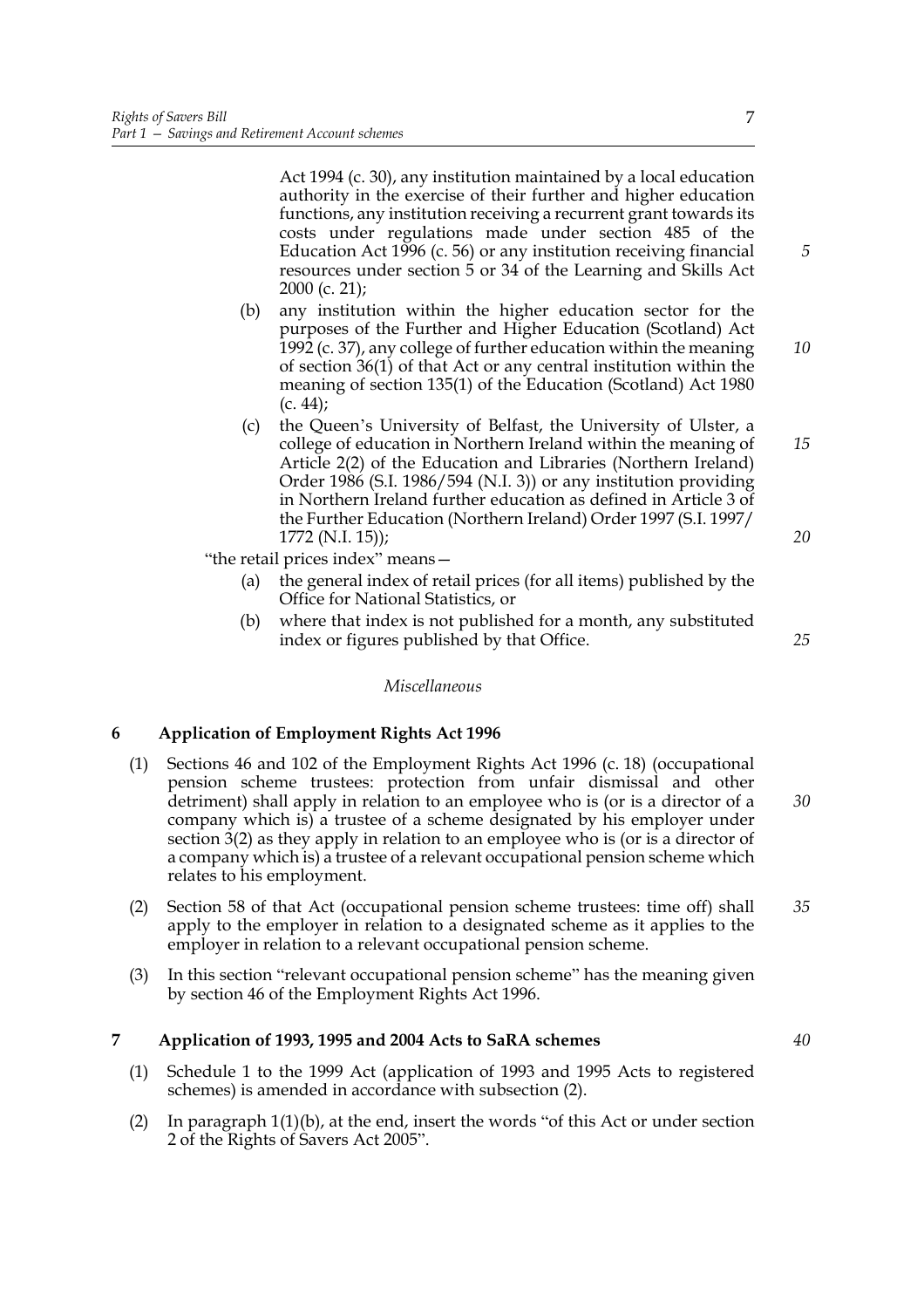(3) The provisions of Schedule 1 to the 1999 Act (as amended by subsection (2) of this section) shall have effect subject to the provisions of sections 4 and 5 of this Act.

# **8 Interpretation and application of Part 1**

| (1) | In this Part-                                                                                                                                                                                                                                         | 5  |
|-----|-------------------------------------------------------------------------------------------------------------------------------------------------------------------------------------------------------------------------------------------------------|----|
|     | "the 1993 Act" means the Pension Schemes Act 1993 (c. 48);                                                                                                                                                                                            |    |
|     | "the 1995 Act means the Pensions Act 1995 (c. 26);                                                                                                                                                                                                    |    |
|     | "the 1999 Act" means the Welfare Reform and Pensions Act 1999 (c. 30);                                                                                                                                                                                |    |
|     | "the 2004 Act" means the Pensions Act 2004 (c. 35);                                                                                                                                                                                                   |    |
|     | "account" means an account which is within a SaRA scheme;                                                                                                                                                                                             | 10 |
|     | "account investor" means the individual who subscribes to an account;                                                                                                                                                                                 |    |
|     | "the Authority" means the Pensions Regulator established under section<br>1 of the 2004 Act:                                                                                                                                                          |    |
|     | "designated scheme", in relation to an employer, means a scheme<br>designated by him for the purposes of section $3(2)$ ;                                                                                                                             | 15 |
|     | "drawdown" means the withdrawal of cash from an account prior to<br>retirement;                                                                                                                                                                       |    |
|     | "employee" has the meaning given by section 181(1) of the 1993 Act;                                                                                                                                                                                   |    |
|     | "occupational pension scheme" and "personal pension scheme" have the<br>meanings given by section 1 of the 1993 Act;                                                                                                                                  | 20 |
|     | "pension scheme" means an occupational pension scheme or a personal<br>pension scheme;                                                                                                                                                                |    |
|     | "prescribed" means prescribed by regulations made by the Secretary of<br>State;                                                                                                                                                                       |    |
|     | "SaRA scheme" shall be construed in accordance with section 1.                                                                                                                                                                                        | 25 |
| (2) | The Secretary of State may by regulations make provision for a SaRA scheme<br>which-                                                                                                                                                                  |    |
|     | is prescribed or is of a prescribed description, and<br>(a)                                                                                                                                                                                           |    |
|     | would (apart from the regulations) be an occupational pension scheme,<br>(b)                                                                                                                                                                          |    |
|     | to be treated for all purposes, or for such purposes as may be prescribed, as if<br>it were a personal pension scheme and not an occupational pension scheme.                                                                                         | 30 |
|     |                                                                                                                                                                                                                                                       |    |
| (3) | This Part applies to a pension scheme managed by or on behalf of the Crown<br>as it applies to other pension schemes; and, accordingly, references in this Part                                                                                       |    |
|     | to a person in his capacity as a trustee or manager of, or person prescribed in                                                                                                                                                                       |    |
|     | relation to, a pension scheme include the Crown, or a person acting on behalf                                                                                                                                                                         | 35 |
|     | of the Crown, in that capacity.                                                                                                                                                                                                                       |    |
| (4) | This Part applies to persons employed by or under the Crown in like manner                                                                                                                                                                            |    |
|     | as if such persons were employed by a private person; and references in this                                                                                                                                                                          |    |
|     | Part to a person in his capacity as an employer include the Crown, or a person                                                                                                                                                                        | 40 |
|     | acting on behalf of the Crown, in that capacity.                                                                                                                                                                                                      |    |
| (5) | Subsections $(3)$ and $(4)$ do not apply to any provision of this Part under or by<br>virtue of which a person may be prosecuted for an offence; but such a provision<br>applies to persons in the public service of the Crown as it applies to other |    |
|     | persons.                                                                                                                                                                                                                                              |    |
| (6) | Nothing in this Part applies to Her Majesty in Her private capacity (within the                                                                                                                                                                       | 45 |

meaning of the Crown Proceedings Act 1947 (c. 44)).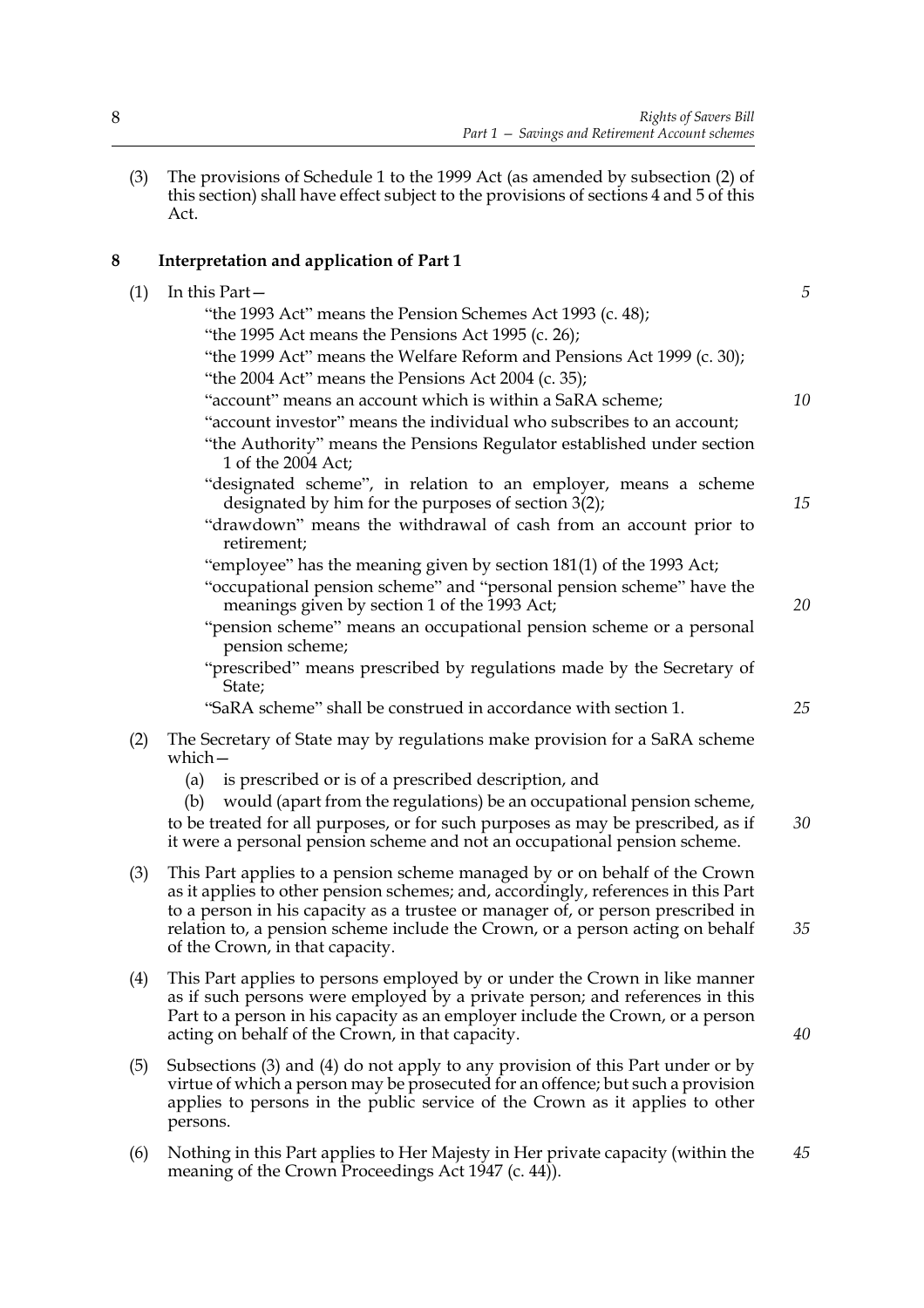#### **PART 2**

#### RETIREMENT INCOME REFORM

#### **9 Retirement Income Funds**

- (1) The Finance Act 2004 (c. 12) is amended as follows.
- (2) After section 152 (meaning of "arrangement"), insert—

#### **"152A Meaning of 'Retirement Income Fund'**

- (1) In this Part, a Retirement Income Fund means a scheme for the reinvestment of savings in retirement which—
	- (a) is operated by or on behalf of a person authorised to operate a registered pension scheme,
	- (b) is a scheme in which investments are approved by the Inland Revenue, and
	- (c) meets the conditions set out in subsections (2) to (9).
- (2) The first condition is that, subject to the other conditions in this section, funds held in the Retirement Income Fund may be invested and withdrawn by the member as and when he elects. *15*
- (3) The second condition is that an authorised Retirement Income Fund provider must set an annual maximum withdrawal allowance for each member, based on an annual assessment of each member's life expectancy, and a member's withdrawals from the fund in any one year must not exceed that allowance.
- (4) The third condition is that, in setting annual maximum withdrawal allowances, an authorised provider must ensure that no member's total future annual income falls below the Minimum Retirement Income level (as set under section 11 of the Rights of Savers Act 2005) except in the circumstances provided for in the sixth condition. *25*
- (5) The fourth condition is that an authorised provider must set an annual minimum withdrawal allowance so that each member's total income is at least equivalent to the Minimum Retirement Income level, except in the circumstances provided for in the sixth condition.
- (6) The fifth condition is that if a member chooses not to declare his total annual income to the authorised provider he must withdraw funds equivalent to the level of the Minimum Retirement Income level or his annual maximum withdrawal allowance, whichever is the lower.
- (7) The sixth condition is that, where there are insufficient funds to enable the annual minimum withdrawal allowance to be set so that a member's total income is at least equivalent to the Minimum Retirement Income level, the allowance should be set at the highest level consistent with the assessment of the member's life expectancy. *35*
- (8) The seventh condition is that the maximum and minimum withdrawal allowances must be set at the same level if a member's total annual income, including his maximum withdrawal allowance, is lower than the Minimum Retirement Income level. *40*

9

*10*

*20*

*30*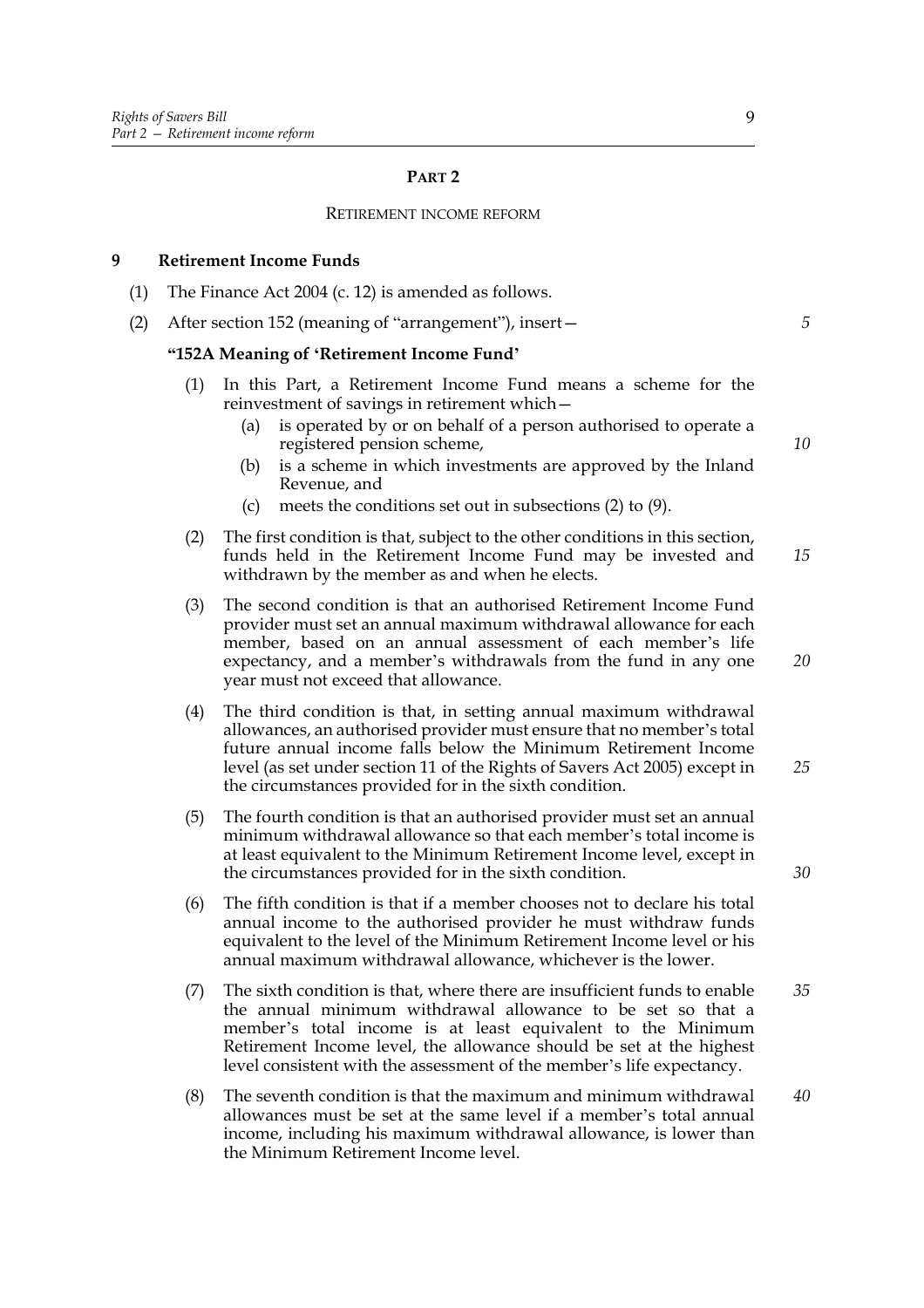- (9) The eighth condition is that a Retirement Income Fund, and any income derived from it, must not be capable of assignment or surrender by the member."
- (10) The ninth condition is that each member's life expectancy is re-assessed at an interval not exceeding twelve months.
- (11) A SaRA may be converted into a Retirement Income Fund at the account holder's sole discretion, providing that he is either—
	- (a) over the age of 60, or
	- (b) in receipt of Incapacity Benefit, Disability Living Allowance or their successors.
- (12) Section 109(1)(b) of the Employment Rights Act 1996 (c. 18) shall not apply to the holder of a SaRA.

#### **10 Amendment of the pension rules**

- (1) Section 165 of the Finance Act 2004 (c. 12) (pension rules) is amended as follows.
- (2) In subsection (1) (which sets out the pension rules)—
	- (a) in Pension Rule 4, after paragraph (a), insert—
		- "(aa) a withdrawal from a Retirement Income Fund,";
	- (b) in Pension Rule 4, after the second appearance of the words "scheme pension", insert the words "a withdrawal from a Retirement Income Fund"; *20*
	- (c) in Pension Rule 6, after paragraph (a), insert—

"(aa) a withdrawal from a Retirement Income Fund,";

(d) in Pension Rule 6, after the second appearance of the words "scheme pension", insert the words "a withdrawal from a Retirement Income Fund". *25*

#### **11 Minimum Retirement Income**

- (1) The amount of the Minimum Retirement Income in respect of each tax year shall be set by the Chancellor of the Exchequer by order at the level of the standard minimum guarantee prescribed under section 2 of the State Pension Credit Act 2002 (c. 16).
- (2) Before making an order under subsection (1), the Chancellor of the Exchequer shall consult such persons as he considers appropriate.
- (3) An order under this section (other than the order that applies to the first tax year during which this section is in force) must be made on or before 31st January of the tax year before the tax year to which the order applies. *35*

#### **12 Removal of age limit for annuity protection lump sum death benefit**

- (1) Schedule 29 to the Finance Act 2004 is amended as follows.
- (2) In paragraph 16(1) (definition of annuity protection lump sum death benefit), paragraph (a) shall cease to have effect.

*5*

*10*

*15*

*30*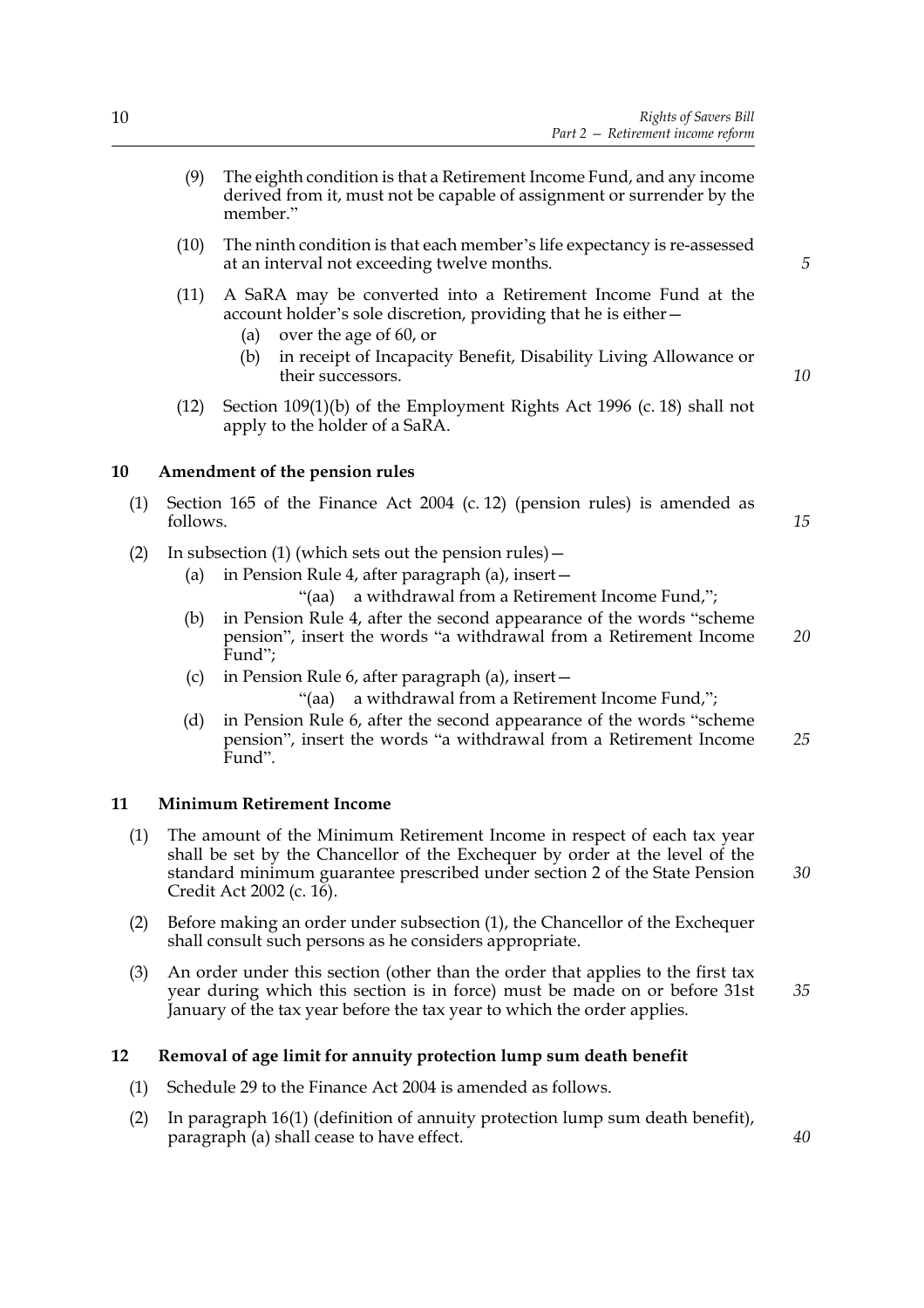#### **PART 3**

#### PROMOTION OF PERSONAL PENSION SCHEMES

#### **13 Duty of employers to facilitate access to personal pension schemes**

- (1) Section 3 of the Welfare Reform and Pensions Act 1999 (c. 30) (duty of employers to facilitate access to stakeholder pension schemes) is amended as follows.
- (2) In subsection (9), in the definition of "qualifying scheme", at the end of paragraph (b), insert "or
	- (c) if regulations so provide, any other personal pension as defined in subsection (1) of section 1 of the Pension Schemes Act 1993 (categories of pension scheme);". *10*

#### **PART 4**

#### MISCELLANEOUS AND FINAL PROVISIONS

#### **14 Consequential amendments and repeals**

- (1) Schedule 1 (which contains consequential amendments) shall have effect. *15*
- (2) Schedule 2 (which contains repeals) shall have effect.

#### **15 Regulations and orders**

- (1) Any power of a Minister of the Crown or the Treasury under this Act to make regulations or an order is exercisable by statutory instrument.
- (2) Any regulations or order made under this Act (other than an order made under section 17) shall be laid before Parliament after being made and is subject to annulment in pursuance of a resolution of either House of Parliament. *20*
- (3) Every power conferred by this Act on a Minister of the Crown or the Treasury to make regulations or an order includes power—
	- (a) to make different provision for different cases (including different provision in respect of different areas); *25*
	- (b) to make provision subject to such exemptions and exceptions as the person making the regulations or order thinks fit; and
	- (c) to make such incidental, supplemental, consequential and transitional provision as the person making the regulations or order thinks fit.

#### **16 Financial provisions**

There shall be paid out of money provided by Parliament—

- (a) any expenditure incurred by a Minister of the Crown or government department under this Act; and
- (b) any increase attributable to this Act in the sums which under any other Act are payable out of sums so provided. *35*

#### **17 Short title, commencement and extent**

(1) This Act may be cited as the Rights of Savers Act 2005.

*5*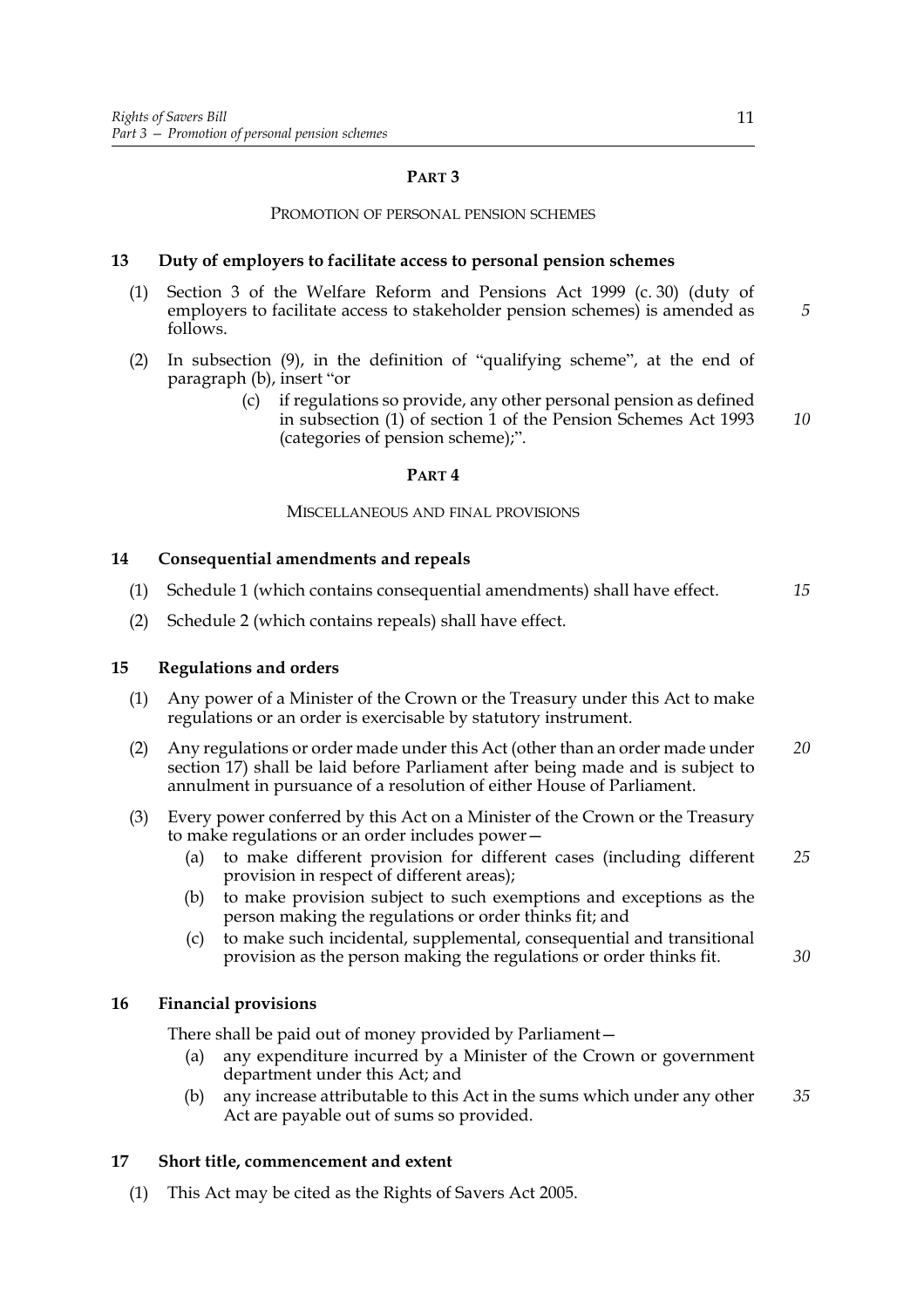*5*

- (2) The following provisions of this Act shall come into force on such day as the Secretary of State may by order determine—
	- (a) Part 1,
	- (b) section 12, and
	- (c) Part 3,

and different days may be appointed for different purposes.

- (3) Sections 9 to 11 shall come into force on 6th April 2007.
- (4) This Act does not extend to Northern Ireland.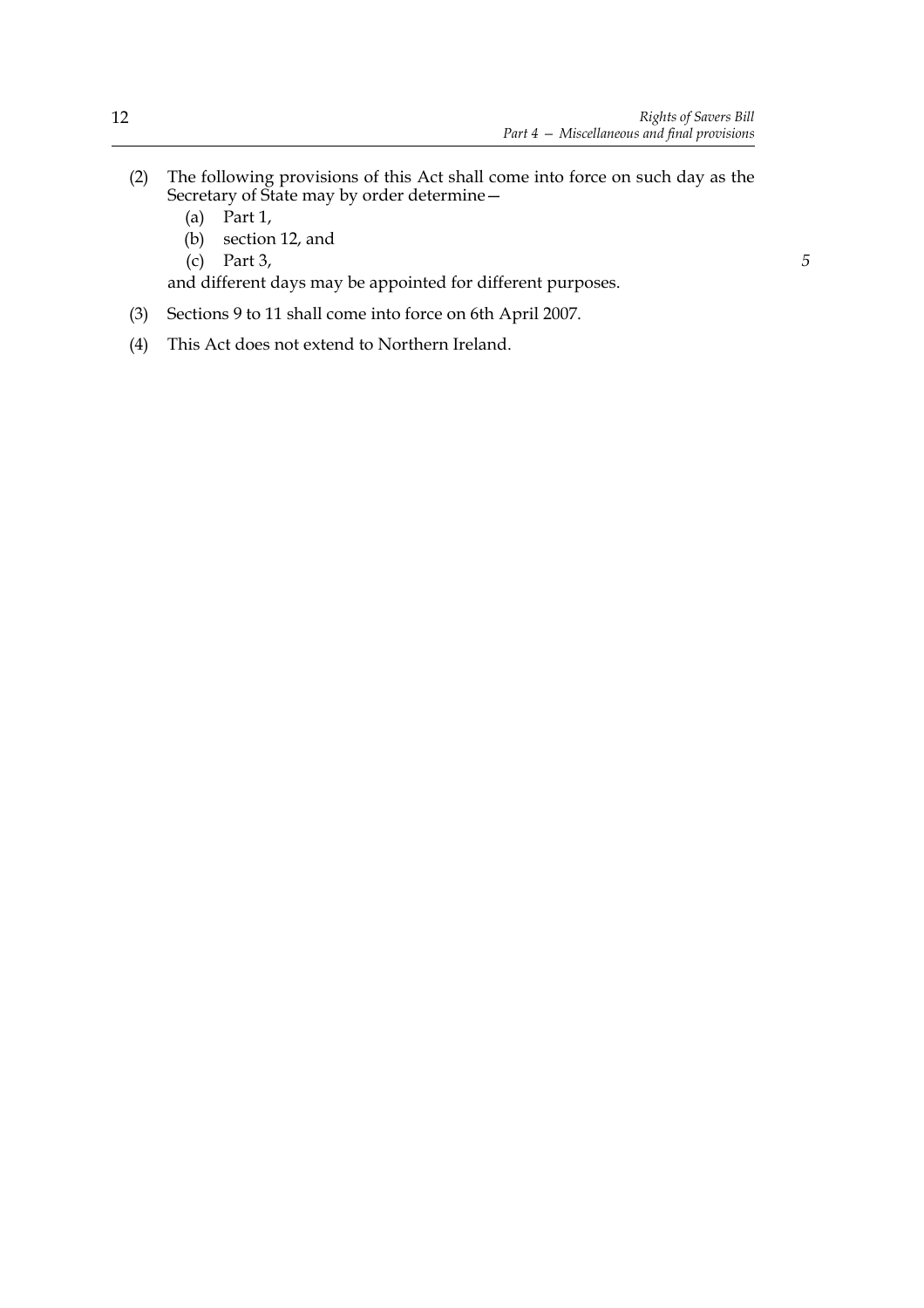# SCHEDULES

#### SCHEDULE 1 Section 14(1)

#### CONSEQUENTIAL AMENDMENTS

*Pension Schemes Act 1993*

- 1 (1) The Pension Schemes Act 1993 (c. 48) is amended as follows.
	- (2) In section 111A (monitoring of employers' payments to personal pension schemes), in subsection (11), after paragraph  $(a)$ , insert –
		- "(aa) required to pay a penalty under that section by virtue of section 3(8) of the Rights of Savers Act 2005 (failures in respect of SaRAs), or".

#### *Pensions Act 1995*

- 2 (1) The Pensions Act 1995 (c. 26) is amended as follows.
	- (2) In section 49 (other responsibilities of trustees, employers, etc.), in subsection (13), after paragraph (a), insert—
		- "(aa) required to pay a penalty under that section by virtue of section 3(8) of the Rights of Savers Act 2005 (failures in respect of SaRAs), or". *15*

#### *Pensions Act 2004*

- 3 (1) The Pensions Act 2004 (c. 35) is amended as follows.
	- (2) In section 5 (Regulator's objectives)—
		- (a) in subsection (2), after paragraph (b), insert "and
			- (c) where the scheme is a SaRA scheme, any other members.";
		- (b) in subsection (3), after the first word "section", insert—
			- "'SaRA scheme' means a personal pension scheme which is or has been registered under section 2 of the Rights of Savers Act 2005 (register of SaRA schemes);"; and *25*
		- (c) in the same subsection, in the definition of "work-based pension scheme", after paragraph (b), insert— "(ba) a SaRA scheme, or".

#### (3) In section 12 (provision of information, education and assistance)—

(a) in subsection (3), at the end, insert the words "and, in the case of SaRA schemes, the persons upon whom duties are imposed by or by *5*

*10*

*30*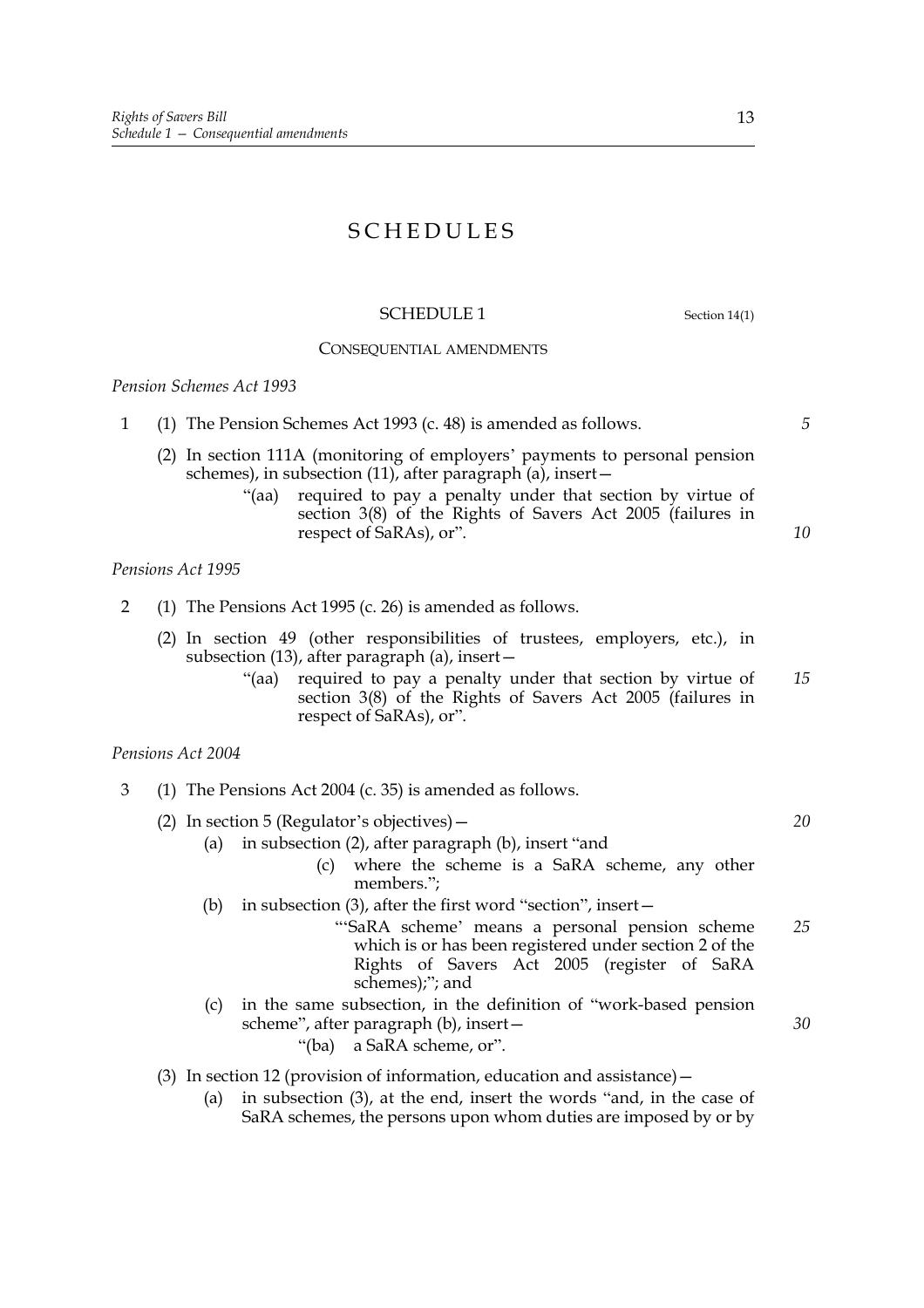virtue of section 3 of the Rights of Savers Act 2005 (duty of employers to facilitate access to SaRA schemes)"; and (b) in subsection (4), after the second word "assistance", insert the words "'SaRA scheme',". (4) In section 73 (inspection of premises)— (a) after subsection (3), insert— "(3A) An inspector may, for the purposes of investigating whether, in the case of a SaRA scheme sections 1 and  $2(4)$  of the Rights of Savers Act 2005 (SaRA schemes: registration etc.) are being, or have been, complied with, at any reasonable time, enter premises liable to inspection."; (b) in subsection (7), after the first word "section", insert— "'SaRA scheme' means an occupational pension scheme or a personal pension scheme which is or has been registered under section 2 of the Rights of Savers Act 2005 (register of SaRA schemes);". (5) In section 80 (offences of providing false or misleading information), in subsection (1), after paragraph (b), insert— "(ba) is provided in applying for registration of a scheme under section 2 of the Rights of Savers Act 2005 (registration of SaRA schemes), or". (6) In section 101 (powers to vary or revoke orders, notices or directions, etc.), in subsection  $(2)$ , after paragraph  $(c)$ , insert – "(ca) a direction under section 2(3) of the Rights of Savers Act 2005 refusing to register a scheme under section 2 of that Act or removing a scheme from the register of SaRA schemes, or". (7) In section 268 (form of protection)— (a) in subsection (3), after the word "pension", insert the words "or SaRA"; (b) in subsection (5), after the word "pension", insert the words "or SaRA"; and (c) in subsection  $(7)$ , at the appropriate place, insert — "'SaRA scheme' means a scheme which is registered under section 2 of the Rights of Savers Act 2005;". (8) In Schedule 2 (the reserved regulatory functions), at the end, insert— *5 10 15 20 25 30 35*

#### "PART 5

#### FUNCTIONS UNDER THE RIGHTS OF SAVERS ACT 2005

45 The power by direction under section 2(3)(b) to remove a scheme from the register of SaRA schemes."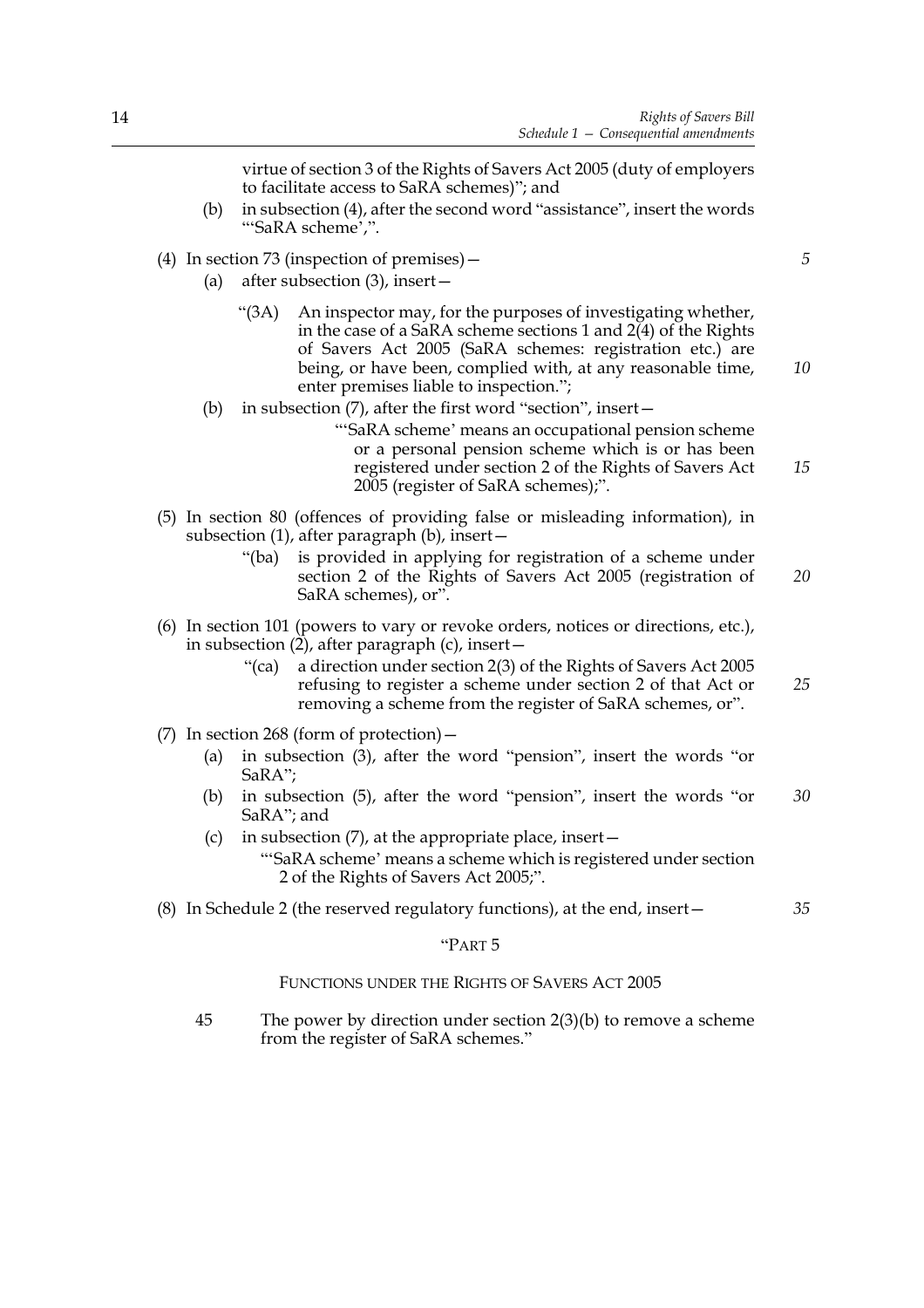# SCHEDULE 2 Section 14(2)

### REPEALS

| Short title and chapter                         | Extent of repeal                                                                                                                                                                                                                                                                                           |   |  |
|-------------------------------------------------|------------------------------------------------------------------------------------------------------------------------------------------------------------------------------------------------------------------------------------------------------------------------------------------------------------|---|--|
| Pension<br>Schemes Act<br>1993<br>(c. 48)       | In section $111A(11)$ , the word "or" after<br>paragraph (a).                                                                                                                                                                                                                                              | 5 |  |
| Pensions Act 1995 (c. 26)                       | In section $49(13)$ , the word "or" after paragraph<br>(a).                                                                                                                                                                                                                                                |   |  |
| Welfare Reform and Pensions<br>Act 1999 (c. 30) | In section $3(9)$ , in the definition of "qualifying"<br>scheme", the word "or" after paragraph (a).                                                                                                                                                                                                       |   |  |
| Finance Act 2004 (c. 12)                        | In Schedule 29, paragraph $16(1)(a)$ .                                                                                                                                                                                                                                                                     |   |  |
| Pensions Act 2004 (c. 35)                       | In section $4(2)$ , the word "and" after paragraph<br>(a).<br>In section $4(3)$ , in the definition of "work-based"<br>pension scheme", the word "or" after<br>paragraph (b).<br>In section $80(1)$ , the word "or" after paragraph<br>(b).<br>In section $101(2)$ , the word "or" after paragraph<br>(c). |   |  |